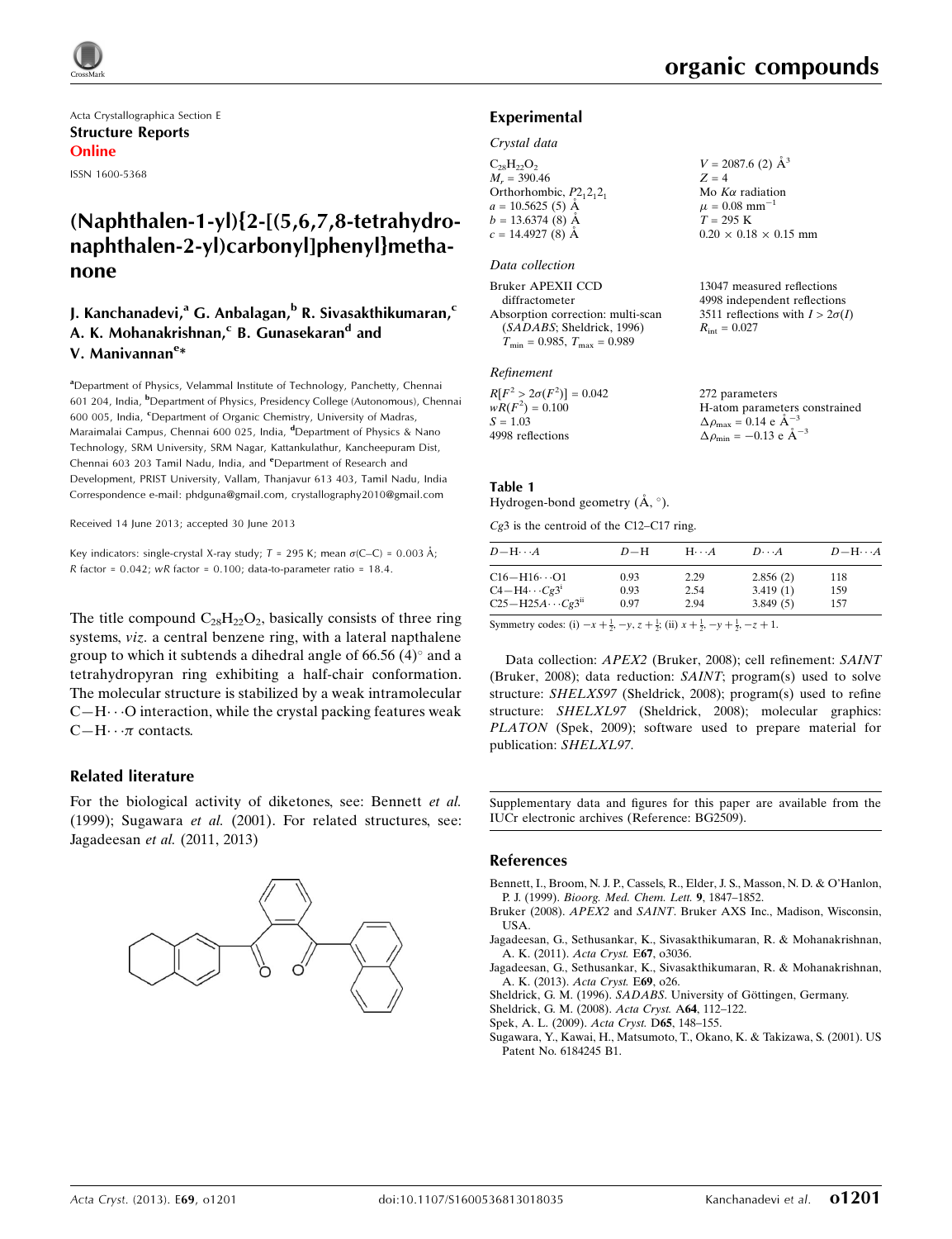# **supporting information**

*Acta Cryst.* (2013). E**69**, o1201 [doi:10.1107/S1600536813018035]

# **(Naphthalen-1-yl){2-[(5,6,7,8-tetrahydronaphthalen-2-yl)carbonyl]phenyl} methanone**

# **J. Kanchanadevi, G. Anbalagan, R. Sivasakthikumaran, A. K. Mohanakrishnan, B. Gunasekaran and V. Manivannan**

## **S1. Comment**

In recent days diketones and their derivatives are very important on account of their wide range of applications in biology and medicine. They are known to exhibit antioxidant, antitumour and antibacterial activities (Bennett *et al.*, 1999). Also they are useful as hematopoietic agents in medicine, in particular, in the treatment of cancer, chemotherapy, radiotherapy and drug therapy (Sugawara *et al.*, 2001).

The geometric parameters of the title molecule (Fig. 1) agree well with those of reported similar structures (Jagadeesan *et al.*, 2011, 2013). The central phenyl ring (C1—C6) makes a dihedral angle of 66.56 (4) ° with the napthelene ring (C8 —C17) system, while the tetrahydropyran ring exhibits a half-chair conformation.

The molecular structure is stabilized by a weak intramolecular a  $C$ —H $\cdot\cdot\cdot$ O interaction and the crystal packing is controlled by weak  $C$ —H $\cdots$ *π* contacts (Table 1).

## **S2. Experimental**

To a stirred solution of benzo[*c*]furan (1.0 g, 2.67 mmol) in dry THF (20 ml), lead tetraacetate (LTA) (1.18 g, 2.66 mmol) was added and then stirred at 50 ° C for half an hour. The reaction mixture was then poured into water (200 ml) and extracted with ethyl acetate (2 *x* 20 ml), washed with brine solution and dried (Na2SO4). Removal of solvent in vacuum followed by crystallization from methanol furnished the compound as a colourless solid with a Yield of 94%.

## **S3. Refinement**

H atoms were positioned geometrically and refined using the riding model with  $(C-H)_{\text{aronatic}} = 0.93 \text{ Å}$  and  $(C-H)_{\text{CH2}}$ 0.97 Å. In all cases  $U_{\text{iso}}(H) = 1.2 \text{Ueq}(C)$ .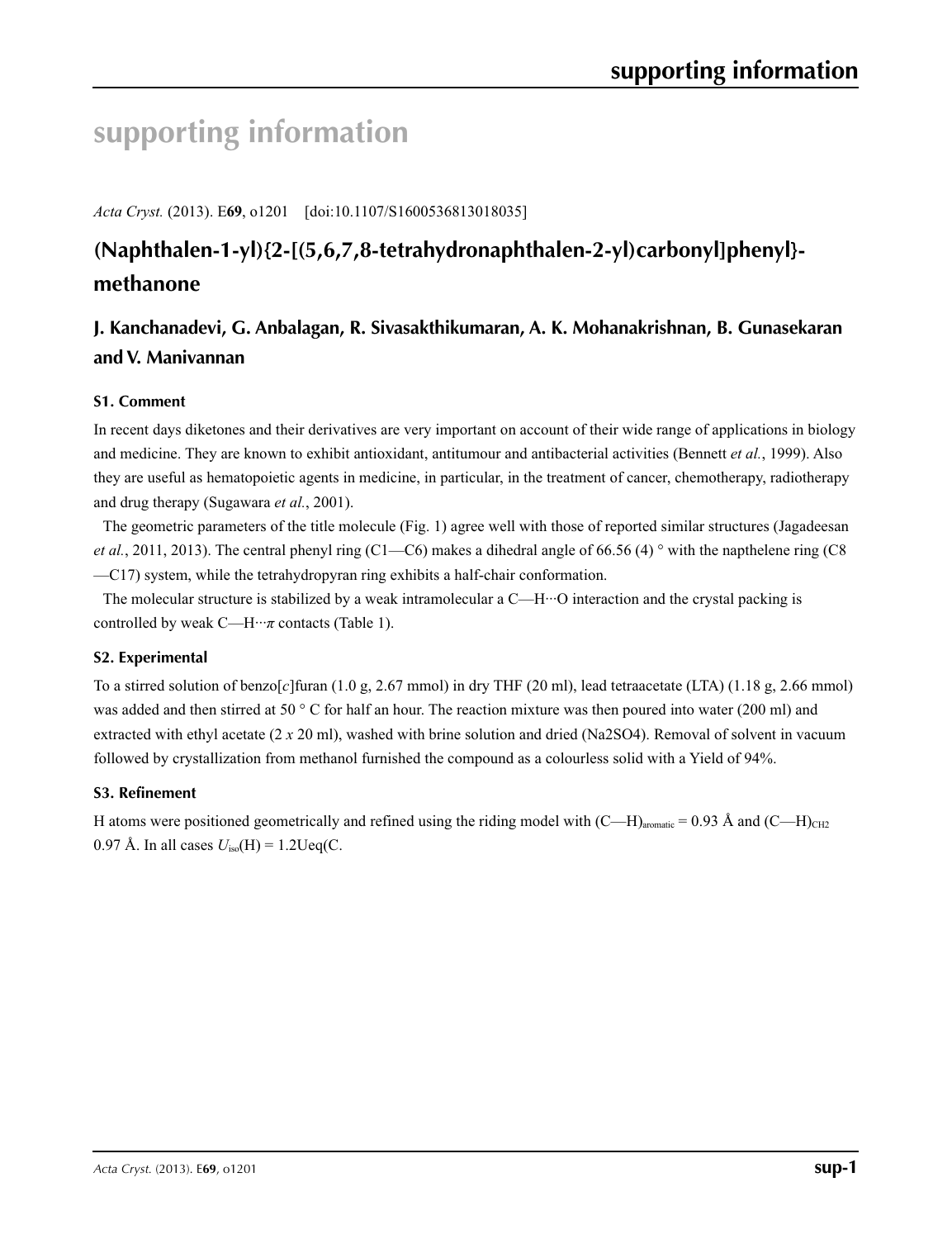



The molecular structure of (I), with atom labels and 30% probability displacement ellipsoids for non-H atoms.



### **Figure 2**

Packing of (I), viewed down the *a* axis. Hydrogen bonds are shown as dashed lines.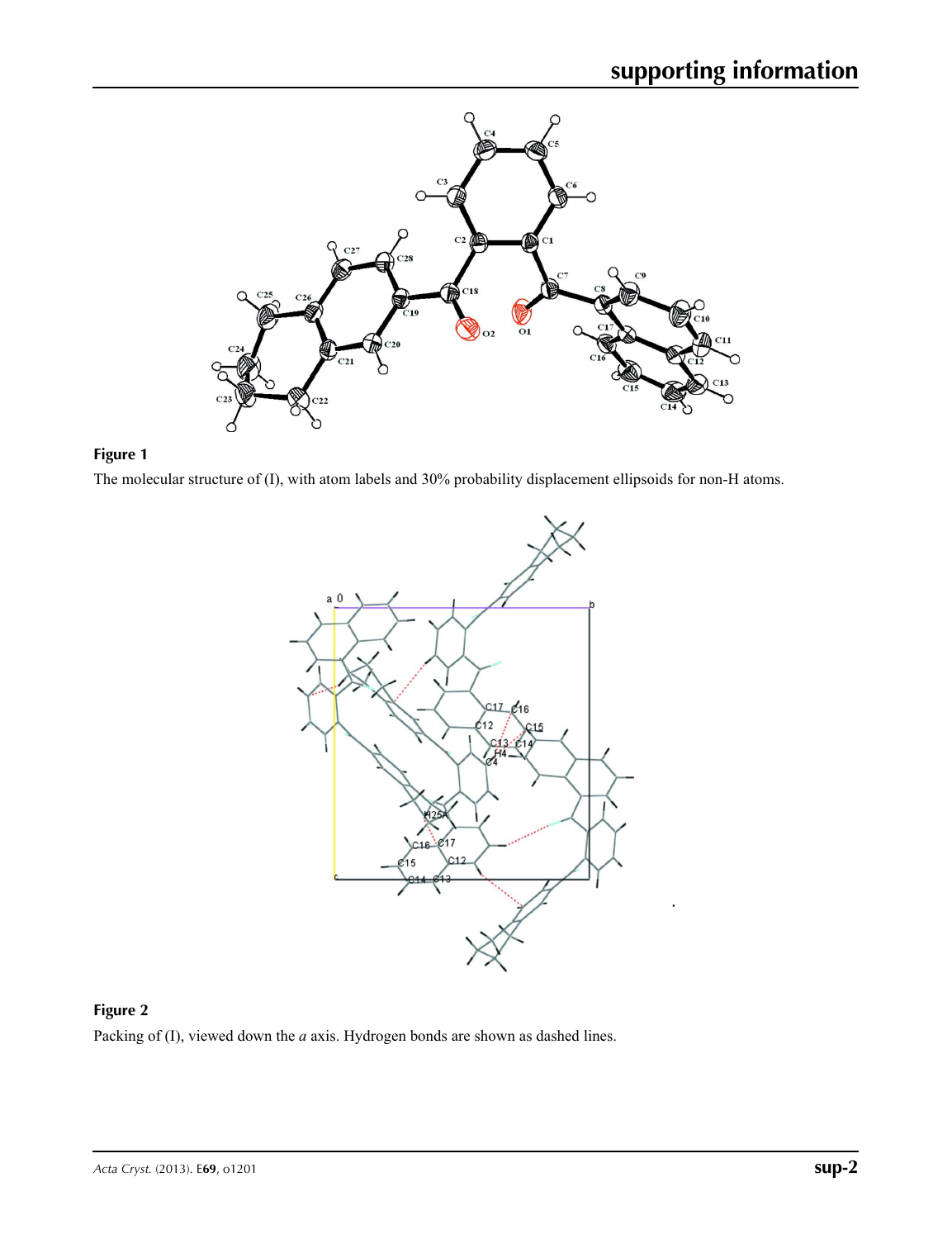### **(Naphthalen-1-yl){2-[(5,6,7,8-tetrahydronaphthalen-2-yl)carbonyl]phenyl}methanone**

 $F(000) = 824$  $D_x = 1.242$  Mg m<sup>-3</sup>

 $\theta = 2.4 - 27.9^{\circ}$  $\mu = 0.08$  mm<sup>-1</sup>  $T = 295 \text{ K}$ Block, colourless  $0.20 \times 0.18 \times 0.15$  mm

Mo *Kα* radiation,  $\lambda = 0.71073$  Å Cell parameters from 5023 reflections

#### *Crystal data*

 $C_{28}H_{22}O_2$  $M_r$  = 390.46 Orthorhombic,  $P2_12_12_1$ Hall symbol: P 2ac 2ab  $a = 10.5625(5)$  Å  $b = 13.6374(8)$  Å  $c = 14.4927(8)$  Å  $V = 2087.6$  (2) Å<sup>3</sup>  $Z = 4$ 

### *Data collection*

| Bruker APEXII CCD<br>diffractometer            | 13047 measured reflections<br>4998 independent reflections              |
|------------------------------------------------|-------------------------------------------------------------------------|
| Radiation source: fine-focus sealed tube       | 3511 reflections with $I > 2\sigma(I)$                                  |
| Graphite monochromator                         | $R_{\text{int}} = 0.027$                                                |
| Detector resolution: 0 pixels mm <sup>-1</sup> | $\theta_{\text{max}} = 28.0^{\circ}, \theta_{\text{min}} = 2.4^{\circ}$ |
| $\omega$ and $\varphi$ scans                   | $h = -13 \rightarrow 8$                                                 |
| Absorption correction: multi-scan              | $k = -17 \rightarrow 11$                                                |
| (SADABS; Sheldrick, 1996)                      | $l = -19 \rightarrow 19$                                                |
| $T_{\min}$ = 0.985, $T_{\max}$ = 0.989         |                                                                         |

#### *Refinement*

Refinement on *F*<sup>2</sup> Least-squares matrix: full *R*[ $F^2 > 2\sigma(F^2)$ ] = 0.042  $wR(F^2) = 0.100$  $S = 1.03$ 4998 reflections 272 parameters 0 restraints Primary atom site location: structure-invariant direct methods Secondary atom site location: difference Fourier map Hydrogen site location: inferred from neighbouring sites H-atom parameters constrained  $w = 1/[\sigma^2 (F_o^2) + (0.0423P)^2 + 0.1006P]$ where  $P = (F_o^2 + 2F_c^2)/3$  $(\Delta/\sigma)_{\text{max}} = 0.001$  $\Delta\rho_{\text{max}} = 0.14 \text{ e A}^{-3}$  $\Delta \rho_{\text{min}} = -0.13 \text{ e } \text{\AA}^{-3}$ Extinction correction: *SHELXL97* (Sheldrick, 2008), Fc\* =kFc[1+0.001xFc2 *λ*3 /sin(2*θ*)]-1/4 Extinction coefficient: 0.0063 (11)

*Fractional atomic coordinates and isotropic or equivalent isotropic displacement parameters (Å<sup>2</sup>)*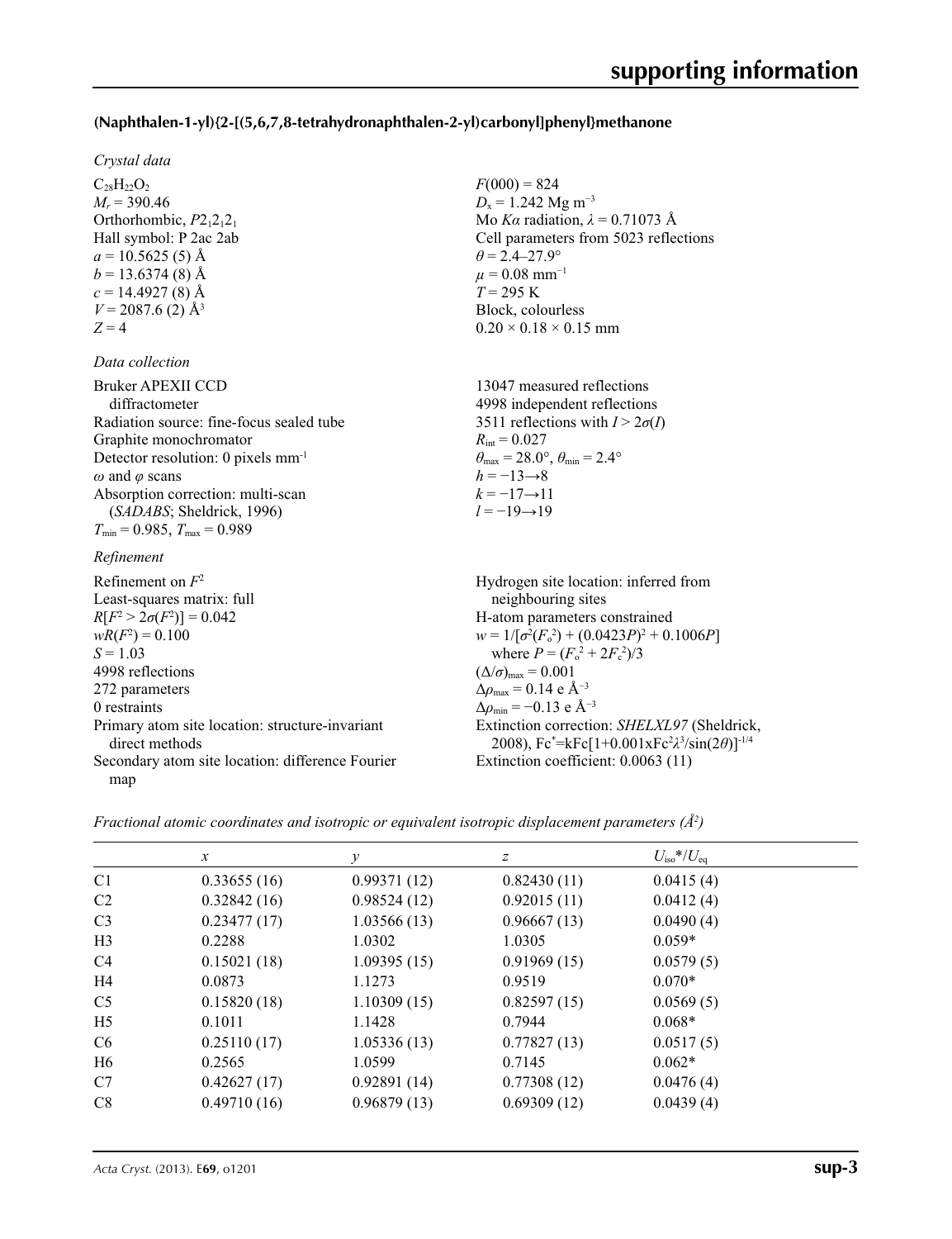| C9                | 0.52520(18) | 1.06701(14) | 0.69107(14) | 0.0543(5) |
|-------------------|-------------|-------------|-------------|-----------|
| H <sub>9</sub>    | 0.4900      | 1.1078      | 0.7357      | $0.065*$  |
| C10               | 0.6045(2)   | 1.10767(16) | 0.62462(15) | 0.0643(5) |
| H10               | 0.6202      | 1.1748      | 0.6243      | $0.077*$  |
| C11               | 0.6585(2)   | 1.04903(16) | 0.56068(14) | 0.0618(5) |
| H11               | 0.7140      | 1.0761      | 0.5179      | $0.074*$  |
| C12               | 0.63253(16) | 0.94787(15) | 0.55742(12) | 0.0498(5) |
| C13               | 0.68928(19) | 0.88731(19) | 0.49028(14) | 0.0655(6) |
| H13               | 0.7459      | 0.9141      | 0.4481      | $0.079*$  |
| C14               | 0.6619(2)   | 0.79030(19) | 0.48681(16) | 0.0733(7) |
| H14               | 0.7003      | 0.7509      | 0.4425      | $0.088*$  |
| C15               | 0.5770(2)   | 0.74932(16) | 0.54904(15) | 0.0669(6) |
| H15               | 0.5578      | 0.6829      | 0.5451      | $0.080*$  |
| C16               | 0.52150(17) | 0.80499(13) | 0.61565(13) | 0.0522(5) |
| H16               | 0.4647      | 0.7762      | 0.6565      | $0.063*$  |
| C17               | 0.54892(14) | 0.90562(13) | 0.62354(12) | 0.0424(4) |
| C18               | 0.42905(17) | 0.93173(14) | 0.97279(12) | 0.0446(4) |
| C19               | 0.39317(16) | 0.85114(13) | 1.03589(11) | 0.0413(4) |
| C20               | 0.48595(17) | 0.80906(14) | 1.09093(12) | 0.0476(4) |
| H20               | 0.5684      | 0.8328      | 1.0874      | $0.057*$  |
| C21               | 0.45937(17) | 0.73290(14) | 1.15083(12) | 0.0504(5) |
| C22               | 0.5631(2)   | 0.6889(2)   | 1.20877(15) | 0.0760(7) |
| H22A              | 0.6168      | 0.7412      | 1.2317      | $0.091*$  |
| H22B              | 0.6147      | 0.6468      | 1.1701      | $0.091*$  |
| C <sub>23</sub>   | 0.5145(3)   | 0.62984(19) | 1.28973(16) | 0.0862(8) |
| H <sub>23</sub> A | 0.5833      | 0.5917      | 1.3158      | $0.103*$  |
| H23B              | 0.4835      | 0.6740      | 1.3371      | $0.103*$  |
| C <sub>24</sub>   | 0.4094(3)   | 0.5620(2)   | 1.26035(19) | 0.0970(9) |
| H <sub>24</sub> A | 0.4404      | 0.5177      | 1.2131      | $0.116*$  |
| H24B              | 0.3823      | 0.5229      | 1.3127      | $0.116*$  |
| C <sub>25</sub>   | 0.2995(2)   | 0.61887(17) | 1.22370(17) | 0.0791(7) |
| H25A              | 0.2545      | 0.6482      | 1.2751      | $0.095*$  |
| H25B              | 0.2418      | 0.5739      | 1.1933      | $0.095*$  |
| C <sub>26</sub>   | 0.33552(19) | 0.69868(14) | 1.15654(12) | 0.0512(5) |
| C27               | 0.24312(18) | 0.74029(14) | 1.10116(13) | 0.0519(5) |
| H27               | 0.1605      | 0.7170      | 1.1047      | $0.062*$  |
| C28               | 0.27079(17) | 0.81506(13) | 1.04115(12) | 0.0468(4) |
| H <sub>28</sub>   | 0.2075      | 0.8415      | 1.0041      | $0.056*$  |
| O <sub>1</sub>    | 0.44000(15) | 0.84526(11) | 0.79968(10) | 0.0732(4) |
| O2                | 0.53817(12) | 0.95838(12) | 0.96392(11) | 0.0726(4) |

*Atomic displacement parameters (Å2 )*

|                | I/I <sup>11</sup> | I 1 <sup>22</sup> | $I^{\beta 3}$ | I/I <sup>2</sup> | I/13      | $I^{23}$   |
|----------------|-------------------|-------------------|---------------|------------------|-----------|------------|
| C <sub>1</sub> | 0.0438(10)        | 0.0393(10)        | 0.0415(9)     | $-0.0032(8)$     | 0.0041(7) | 0.0052(8)  |
| C <sub>2</sub> | 0.0430(9)         | 0.0389(10)        | 0.0416(9)     | $-0.0055(8)$     | 0.0013(7) | 0.0034(7)  |
| C <sub>3</sub> | 0.0545(11)        | 0.0479(11)        | 0.0446(10)    | 0.0008(9)        | 0.0094(8) | 0.0021(8)  |
| C <sub>4</sub> | 0.0523(11)        | 0.0541(12)        | 0.0674(13)    | 0.0082(10)       | 0.0130(9) | 0.0033(10) |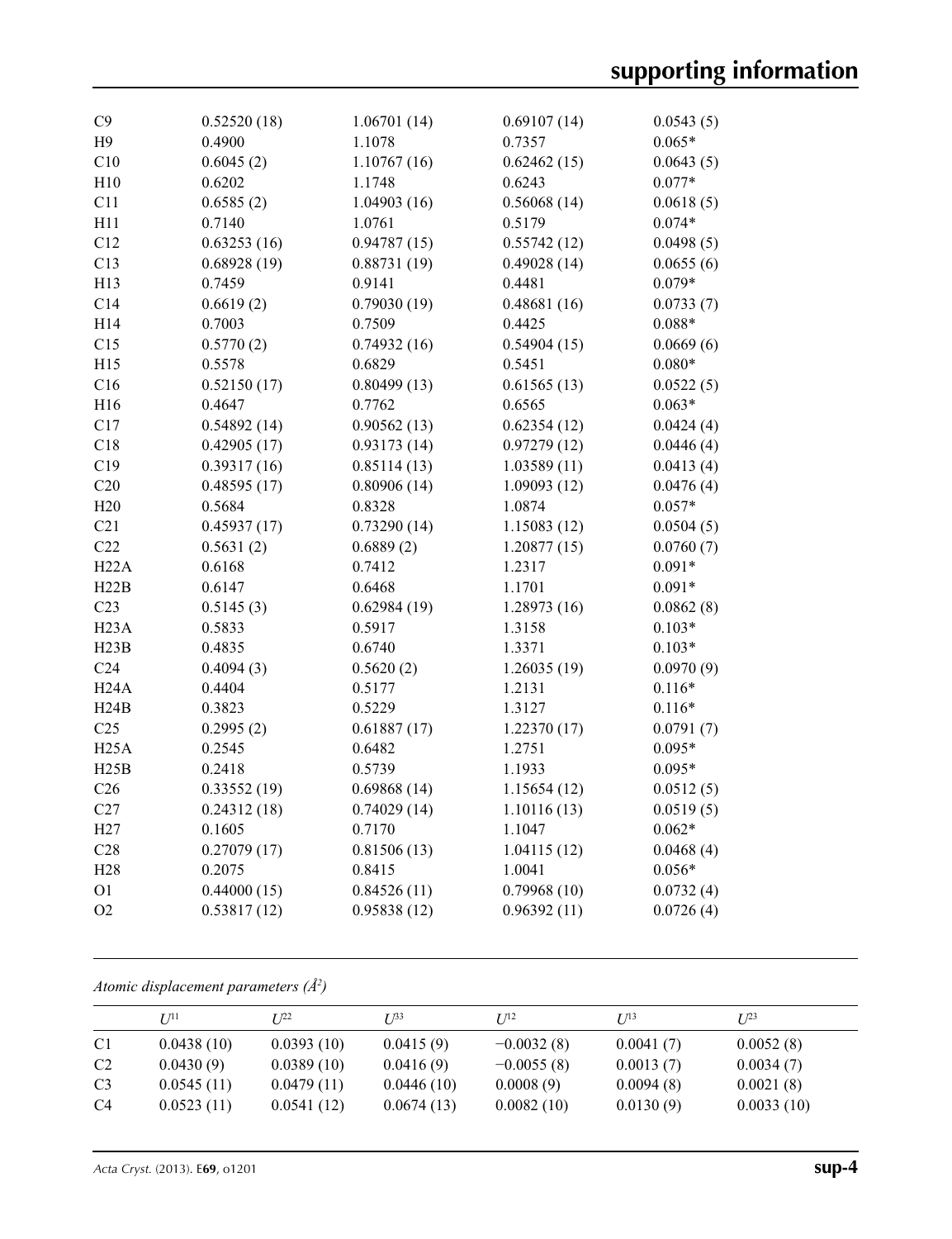# **supporting information**

| C <sub>5</sub>  | 0.0513(12) | 0.0507(12) | 0.0688(13) | 0.0109(9)     | $-0.0017(9)$  | 0.0126(10)    |
|-----------------|------------|------------|------------|---------------|---------------|---------------|
| C6              | 0.0575(11) | 0.0524(12) | 0.0453(10) | 0.0011(9)     | $-0.0028(9)$  | 0.0104(9)     |
| C7              | 0.0552(11) | 0.0437(11) | 0.0438(10) | 0.0001(9)     | 0.0037(8)     | 0.0060(8)     |
| C8              | 0.0478(10) | 0.0430(10) | 0.0409(9)  | 0.0035(8)     | 0.0012(7)     | 0.0055(8)     |
| C9              | 0.0651(12) | 0.0444(11) | 0.0535(11) | $-0.0031(9)$  | 0.0090(9)     | 0.0008(9)     |
| C10             | 0.0758(13) | 0.0477(12) | 0.0693(13) | $-0.0124(10)$ | 0.0153(12)    | 0.0074(11)    |
| C11             | 0.0614(12) | 0.0649(14) | 0.0590(13) | $-0.0073(11)$ | 0.0136(10)    | 0.0149(10)    |
| C12             | 0.0450(10) | 0.0607(13) | 0.0436(10) | 0.0060(9)     | 0.0009(7)     | 0.0061(9)     |
| C13             | 0.0587(12) | 0.0831(18) | 0.0547(12) | 0.0140(11)    | 0.0094(10)    | 0.0021(11)    |
| C14             | 0.0760(15) | 0.0790(18) | 0.0649(14) | 0.0293(13)    | 0.0060(11)    | $-0.0137(13)$ |
| C15             | 0.0809(15) | 0.0487(13) | 0.0710(15) | 0.0172(11)    | $-0.0036(12)$ | $-0.0058(11)$ |
| C16             | 0.0599(11) | 0.0448(11) | 0.0519(11) | 0.0078(9)     | $-0.0016(9)$  | 0.0069(9)     |
| C17             | 0.0410(9)  | 0.0454(10) | 0.0406(9)  | 0.0045(7)     | $-0.0052(7)$  | 0.0055(8)     |
| C18             | 0.0431(10) | 0.0488(11) | 0.0420(9)  | $-0.0021(8)$  | 0.0002(7)     | 0.0033(8)     |
| C19             | 0.0457(9)  | 0.0416(10) | 0.0367(8)  | $-0.0001(8)$  | 0.0023(7)     | $-0.0019(8)$  |
| C20             | 0.0447(10) | 0.0544(11) | 0.0435(9)  | 0.0010(9)     | 0.0018(7)     | 0.0038(8)     |
| C21             | 0.0591(12) | 0.0530(11) | 0.0391(10) | 0.0101(9)     | 0.0075(8)     | 0.0043(8)     |
| C <sub>22</sub> | 0.0740(14) | 0.0879(18) | 0.0661(14) | 0.0233(13)    | 0.0023(11)    | 0.0249(13)    |
| C <sub>23</sub> | 0.110(2)   | 0.0872(19) | 0.0611(14) | 0.0355(17)    | 0.0091(14)    | 0.0274(13)    |
| C <sub>24</sub> | 0.121(2)   | 0.0741(18) | 0.096(2)   | 0.0233(17)    | 0.0315(17)    | 0.0412(16)    |
| C <sub>25</sub> | 0.0948(17) | 0.0636(15) | 0.0790(16) | 0.0071(12)    | 0.0311(13)    | 0.0268(13)    |
| C <sub>26</sub> | 0.0633(13) | 0.0432(11) | 0.0470(10) | 0.0069(9)     | 0.0173(8)     | 0.0028(8)     |
| C27             | 0.0516(10) | 0.0483(11) | 0.0560(11) | $-0.0068(9)$  | 0.0096(9)     | $-0.0019(9)$  |
| C28             | 0.0500(10) | 0.0472(11) | 0.0432(10) | $-0.0014(8)$  | 0.0000(8)     | $-0.0009(8)$  |
| O <sub>1</sub>  | 0.1049(12) | 0.0478(8)  | 0.0669(9)  | 0.0165(8)     | 0.0289(8)     | 0.0166(7)     |
| O <sub>2</sub>  | 0.0455(8)  | 0.0879(11) | 0.0844(10) | $-0.0111(7)$  | $-0.0058(7)$  | 0.0355(9)     |
|                 |            |            |            |               |               |               |

*Geometric parameters (Å, º)*

| $C1-C6$     | 1.386(2) | $C15 - C16$  | 1.361(3) |
|-------------|----------|--------------|----------|
| $C1-C2$     | 1.397(2) | $C15 - H15$  | 0.9300   |
| $C1-C7$     | 1.493(2) | $C16 - C17$  | 1.407(2) |
| $C2-C3$     | 1.380(2) | $C16 - H16$  | 0.9300   |
| $C2-C18$    | 1.498(2) | $C18 - 02$   | 1.215(2) |
| $C3-C4$     | 1.376(3) | $C18 - C19$  | 1.479(2) |
| $C3-H3$     | 0.9300   | $C19 - C28$  | 1.385(2) |
| $C4 - C5$   | 1.367(3) | $C19 - C20$  | 1.388(2) |
| $C4 - H4$   | 0.9300   | $C20 - C21$  | 1.382(2) |
| $C5-C6$     | 1.379(3) | $C20-H20$    | 0.9300   |
| $C5 - H5$   | 0.9300   | $C21 - C26$  | 1.391(3) |
| $C6 - H6$   | 0.9300   | $C21 - C22$  | 1.505(3) |
| $C7 - 01$   | 1.213(2) | $C22-C23$    | 1.513(3) |
| $C7-C8$     | 1.483(2) | $C22-H22A$   | 0.9700   |
| $C8-C9$     | 1.372(2) | $C22-H22B$   | 0.9700   |
| $C8 - C17$  | 1.435(2) | $C23-C24$    | 1.507(4) |
| $C9 - C10$  | 1.392(3) | $C23 - H23A$ | 0.9700   |
| $C9 - H9$   | 0.9300   | $C23 - H23B$ | 0.9700   |
| $C10 - C11$ | 1.350(3) | $C24 - C25$  | 1.494(3) |
|             |          |              |          |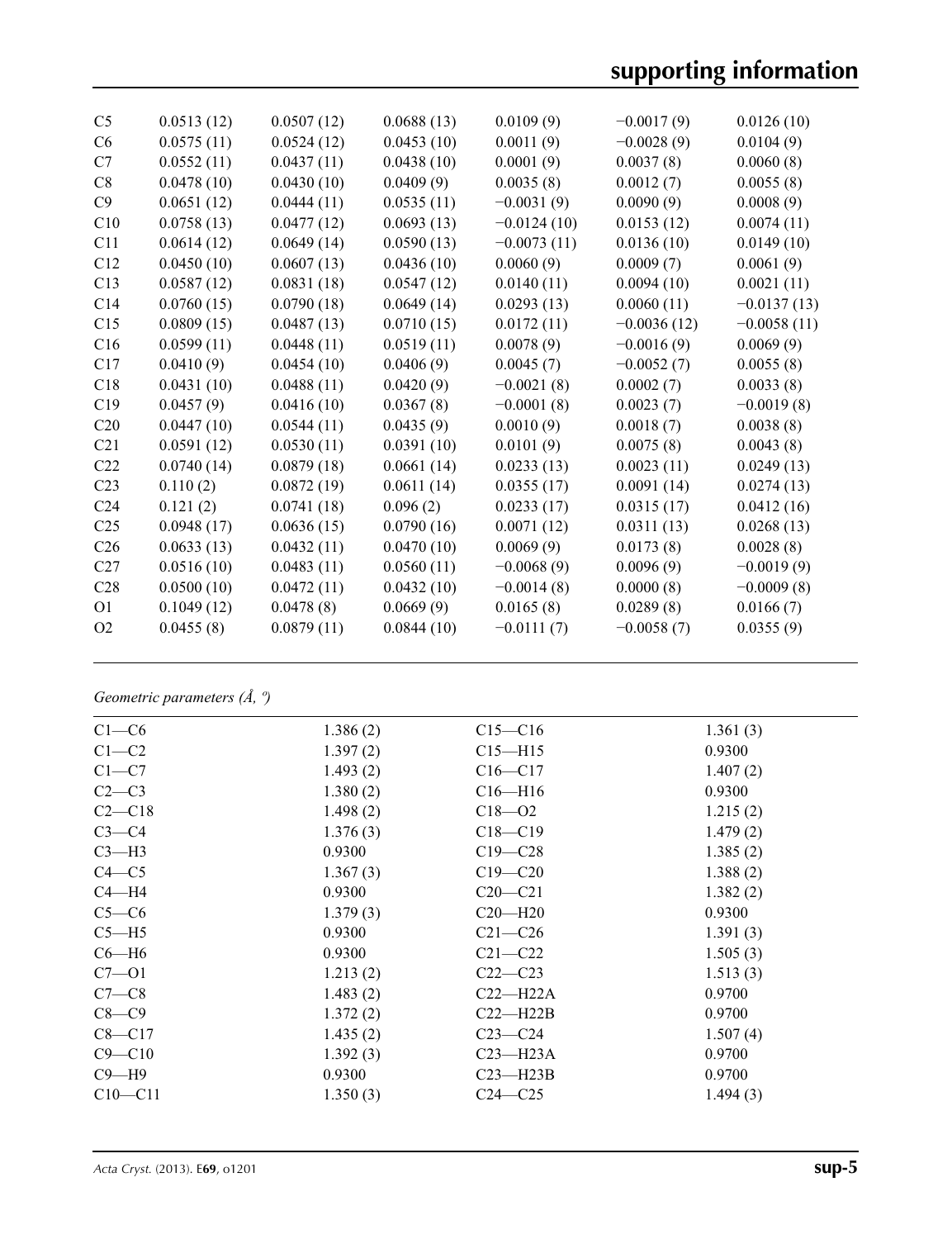| $C10 - H10$       | 0.9300      | $C24 - H24A$        | 0.9700      |
|-------------------|-------------|---------------------|-------------|
| $C11 - C12$       | 1.407(3)    | $C24 - H24B$        | 0.9700      |
| $C11 - H11$       | 0.9300      | $C25-C26$           | 1.509(3)    |
| $C12 - C13$       | 1.410(3)    | $C25 - H25A$        | 0.9700      |
| $C12 - C17$       | 1.425(2)    | $C25 - H25B$        | 0.9700      |
| $C13-C14$         | 1.355(3)    | $C26 - C27$         | 1.385(3)    |
| $C13 - H13$       | 0.9300      | $C27 - C28$         | 1.372(2)    |
| $C14 - C15$       | 1.389(3)    | $C27 - H27$         | 0.9300      |
| $C14 - H14$       | 0.9300      | $C28 - H28$         | 0.9300      |
|                   |             |                     |             |
| $C6-C1-C2$        | 119.15(17)  | $C16-C17-C12$       | 117.86 (17) |
| $C6-C1-C7$        | 121.42(16)  | $C16 - C17 - C8$    | 124.35(16)  |
| $C2-C1-C7$        | 118.98(16)  | $C12 - C17 - C8$    | 117.79(16)  |
| $C3-C2-C1$        | 119.25(16)  | $O2 - C18 - C19$    | 122.04(16)  |
| $C3 - C2 - C18$   | 120.16(15)  | $O2 - C18 - C2$     | 118.26(16)  |
| $C1-C2-C18$       | 120.21(16)  | $C19 - C18 - C2$    | 119.67(15)  |
| $C4-C3-C2$        | 120.75(17)  | $C28 - C19 - C20$   | 118.71 (16) |
| $C4-C3-H3$        | 119.6       | $C28 - C19 - C18$   | 122.48(15)  |
| $C2-C3-H3$        | 119.6       | $C20-C19-C18$       | 118.80(15)  |
| $C5-C4-C3$        | 120.29(18)  | $C21 - C20 - C19$   | 121.89(16)  |
| $C5-C4-H4$        | 119.9       | $C21 - C20 - H20$   | 119.1       |
| $C3-C4-H4$        | 119.9       | $C19 - C20 - H20$   | 119.1       |
| $C4-C5-C6$        | 119.83(18)  | $C20-C21-C26$       | 118.70(16)  |
| $C4-C5-H5$        | 120.1       | $C20 - C21 - C22$   | 120.15(18)  |
| $C6-C5-H5$        | 120.1       | $C26 - C21 - C22$   | 121.15(17)  |
| $C5-C6-C1$        | 120.72(17)  | $C21 - C22 - C23$   | 113.45(19)  |
| $C5-C6-H6$        | 119.6       | $C21 - C22 - H22A$  | 108.9       |
| $C1-C6-H6$        | 119.6       | $C23-C22-H22A$      | 108.9       |
| $O1 - C7 - C8$    | 122.21(16)  | $C21-C22-H22B$      | 108.9       |
| $O1 - C7 - C1$    | 118.32(15)  | C23-C22-H22B        | 108.9       |
| $C8-C7-C1$        | 119.45(16)  | H22A-C22-H22B       | 107.7       |
| $C9 - C8 - C17$   | 119.25(16)  | $C24 - C23 - C22$   | 111.0(2)    |
| $C9 - C8 - C7$    | 118.93(16)  | C24-C23-H23A        | 109.4       |
| $C17-C8-C7$       | 121.44(16)  | C22-C23-H23A        | 109.4       |
| $C8 - C9 - C10$   | 122.27(19)  | C24-C23-H23B        | 109.4       |
| $C8-C9-H9$        | 118.9       | $C22-C23-H23B$      | 109.4       |
| $C10-C9-H9$       | 118.9       | $H23A - C23 - H23B$ | 108.0       |
| $C11 - C10 - C9$  | 119.54(19)  | $C25-C24-C23$       | 110.7(2)    |
| $C11 - C10 - H10$ | 120.2       | $C25 - C24 - H24A$  | 109.5       |
| $C9 - C10 - H10$  | 120.2       | $C23 - C24 - H24A$  | 109.5       |
| $C10-C11-C12$     | 121.43 (18) | $C25-C24-H24B$      | 109.5       |
| $C10 - C11 - H11$ | 119.3       | $C23-C24-H24B$      | 109.5       |
| $C12 - C11 - H11$ | 119.3       | $H24A - C24 - H24B$ | 108.1       |
| $C11 - C12 - C13$ | 120.97(19)  | $C24 - C25 - C26$   | 114.05(19)  |
| $C11 - C12 - C17$ | 119.64(18)  | $C24-C25-H25A$      | 108.7       |
| $C13-C12-C17$     | 119.39(19)  | $C26-C25-H25A$      | 108.7       |
| $C14 - C13 - C12$ | 120.5(2)    | $C24-C25-H25B$      | 108.7       |
| $C14 - C13 - H13$ | 119.8       | $C26-C25-H25B$      | 108.7       |
|                   |             |                     |             |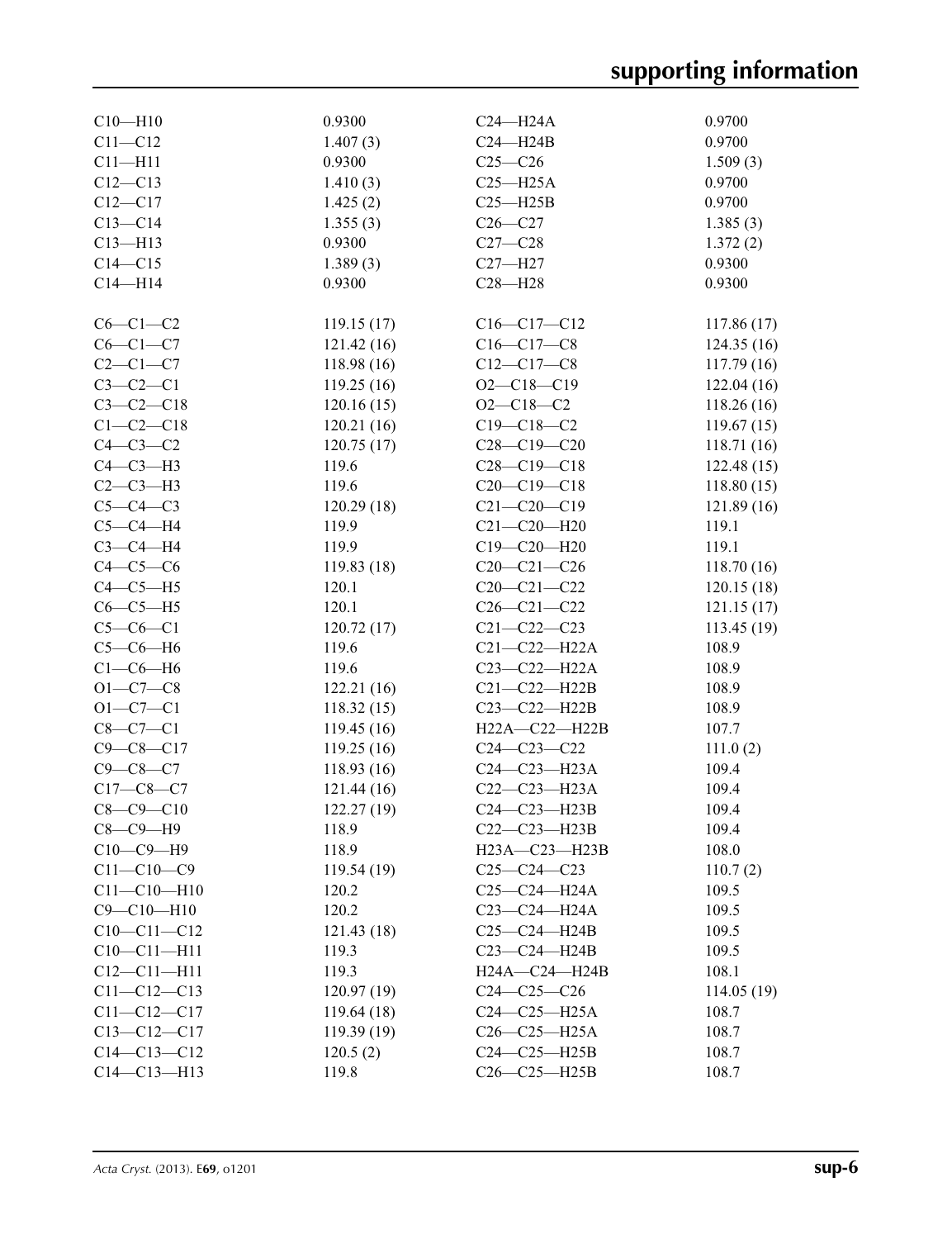| $C12-C13-H13$          | 119.8         | H25A-C25-H25B           | 107.6         |
|------------------------|---------------|-------------------------|---------------|
| $C13-C14-C15$          | 120.4(2)      | $C27-C26-C21$           | 119.38(17)    |
| $C13 - C14 - H14$      | 119.8         | $C27 - C26 - C25$       | 119.43(18)    |
| $C15 - C14 - H14$      | 119.8         | $C21 - C26 - C25$       |               |
| $C16-C15-C14$          |               | $C28 - C27 - C26$       | 121.17(18)    |
|                        | 120.9(2)      |                         | 121.45(17)    |
| $C16-C15-H15$          | 119.5         | C28-C27-H27             | 119.3         |
| $C14 - C15 - H15$      | 119.5         | C26-C27-H27             | 119.3         |
| $C15-C16-C17$          | 120.87(18)    | $C27 - C28 - C19$       | 119.86(17)    |
| $C15-C16-H16$          | 119.6         | C27-C28-H28             | 120.1         |
| $C17 - C16 - H16$      | 119.6         | C19-C28-H28             | 120.1         |
| $C6-C1-C2-C3$          | 0.6(3)        | $C11-C12-C17-C8$        | $-1.8(2)$     |
| $C7 - C1 - C2 - C3$    |               |                         |               |
|                        | $-171.82(16)$ | $C13-C12-C17-C8$        | 177.47(17)    |
| $C6-C1-C2-C18$         | $-172.24(16)$ | $C9 - C8 - C17 - C16$   | $-176.47(17)$ |
| $C7-C1-C2-C18$         | 15.3(3)       | $C7-C8-C17-C16$         | 10.7(3)       |
| $C1 - C2 - C3 - C4$    | $-0.2(3)$     | $C9 - C8 - C17 - C12$   | 2.8(2)        |
| $C18-C2-C3-C4$         | 172.73(17)    | $C7-C8-C17-C12$         | $-170.07(16)$ |
| $C2 - C3 - C4 - C5$    | $-0.3(3)$     | $C3 - C2 - C18 - 02$    | $-116.9(2)$   |
| $C3 - C4 - C5 - C6$    | 0.3(3)        | $C1 - C2 - C18 - 02$    | 55.9(2)       |
| $C4 - C5 - C6 - C1$    | 0.2(3)        | $C3 - C2 - C18 - C19$   | 61.0(2)       |
| $C2 - C1 - C6 - C5$    | $-0.7(3)$     | $C1-C2-C18-C19$         | $-126.17(18)$ |
| $C7 - C1 - C6 - C5$    | 171.59(18)    | $O2 - C18 - C19 - C28$  | $-174.79(18)$ |
| $C6-C1-C7-01$          | $-135.5(2)$   | $C2-C18-C19-C28$        | 7.4(2)        |
| $C2-C1-C7-01$          | 36.8(3)       | $O2-C18-C19-C20$        | 4.2(3)        |
| $C6 - C1 - C7 - C8$    | 45.7(3)       | $C2 - C18 - C19 - C20$  | $-173.60(16)$ |
| $C2 - C1 - C7 - C8$    | $-142.05(17)$ | $C28-C19-C20-C21$       | $-0.3(3)$     |
| $O1 - C7 - C8 - C9$    | $-150.0(2)$   | $C18-C19-C20-C21$       | $-179.40(16)$ |
| $C1 - C7 - C8 - C9$    | 28.8(3)       | $C19-C20-C21-C26$       | $-0.8(3)$     |
| $O1 - C7 - C8 - C17$   | 22.9(3)       | $C19 - C20 - C21 - C22$ | 179.53(18)    |
| $C1 - C7 - C8 - C17$   | $-158.31(16)$ | $C20-C21-C22-C23$       | 162.3(2)      |
| $C17-C8-C9-C10$        | $-1.2(3)$     | $C26-C21-C22-C23$       | $-17.3(3)$    |
| $C7 - C8 - C9 - C10$   | 171.80(18)    | $C21 - C22 - C23 - C24$ | 46.4(3)       |
| $C8 - C9 - C10 - C11$  | $-1.4(3)$     | $C22-C23-C24-C25$       | $-61.6(3)$    |
| $C9 - C10 - C11 - C12$ | 2.5(3)        | $C23-C24-C25-C26$       | 46.2(3)       |
| $C10-C11-C12-C13$      | 179.9(2)      | $C20-C21-C26-C27$       | 1.2(3)        |
| $C10-C11-C12-C17$      | $-0.8(3)$     | $C22-C21-C26-C27$       | $-179.15(19)$ |
| $C11-C12-C13-C14$      | $-178.9(2)$   | $C20-C21-C26-C25$       | $-177.22(18)$ |
| $C17-C12-C13-C14$      | 1.9(3)        | $C22-C21-C26-C25$       | 2.4(3)        |
| $C12-C13-C14-C15$      | 0.4(3)        | $C24-C25-C26-C27$       | 164.4(2)      |
| $C13-C14-C15-C16$      | $-1.3(3)$     | $C24-C25-C26-C21$       | $-17.2(3)$    |
| $C14-C15-C16-C17$      | $-0.2(3)$     | $C21-C26-C27-C28$       | $-0.5(3)$     |
| $C15-C16-C17-C12$      | 2.4(3)        | $C25-C26-C27-C28$       | 177.99 (18)   |
| $C15-C16-C17-C8$       | $-178.34(18)$ | $C26-C27-C28-C19$       | $-0.7(3)$     |
| $C11-C12-C17-C16$      | 177.50(17)    | $C20-C19-C28-C27$       | 1.1(3)        |
| $C13-C12-C17-C16$      | $-3.2(2)$     | $C18-C19-C28-C27$       | $-179.88(16)$ |
|                        |               |                         |               |